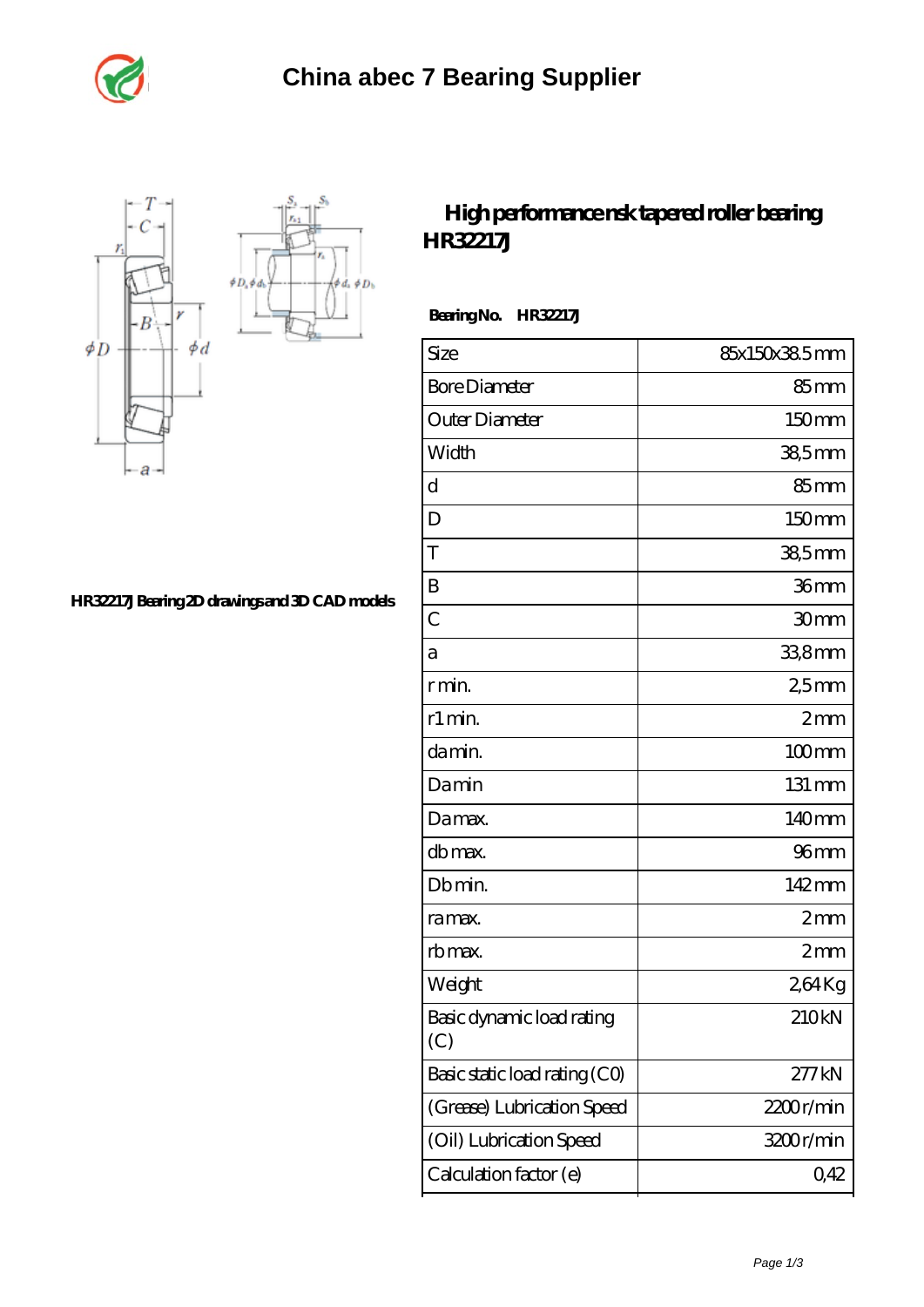

## **China abec 7 Bearing Supplier**

| Calculation factor (YO) | 0,79           |
|-------------------------|----------------|
| Category                | Bearings       |
| Inventory               | 0 <sub>0</sub> |
| Manufacturer Name       | <b>NSK</b>     |
| Minimum Buy Quantity    | N/A            |
| Weight / Kilogram       | Ω              |
| Product Group           | <b>BO4334</b>  |
| LangID                  | 1              |
| outer r                 | $\overline{2}$ |
| $D_{-}$                 | 150            |
| TC-BET22                | 0              |
| TC-BET21                | $\overline{4}$ |
| TC-BET23                | 0              |
| inner r                 | 25             |
| mass                    | 264            |
| GRS rpm                 | 2200           |
| $D_b$                   | 142            |
| Cr                      | 21400          |
| TC-RA                   | 260            |
| DE                      | 13337          |
| T-ALP23                 | 4              |
| db                      | 96             |
| T-ALP22                 | 17             |
| Prod_Type3              | TRBSR_MD_A     |
| da                      | 100            |
| <b>T-ALP21</b>          | 31             |
| Iso                     | <b>EC</b>      |
| ALPHA_                  | 15643          |
| SDM_                    | 116613         |
| <b>SBRG</b>             | 22             |
| $D_2a2$                 | 131            |
| hidYobi                 | HR32217J       |
|                         |                |